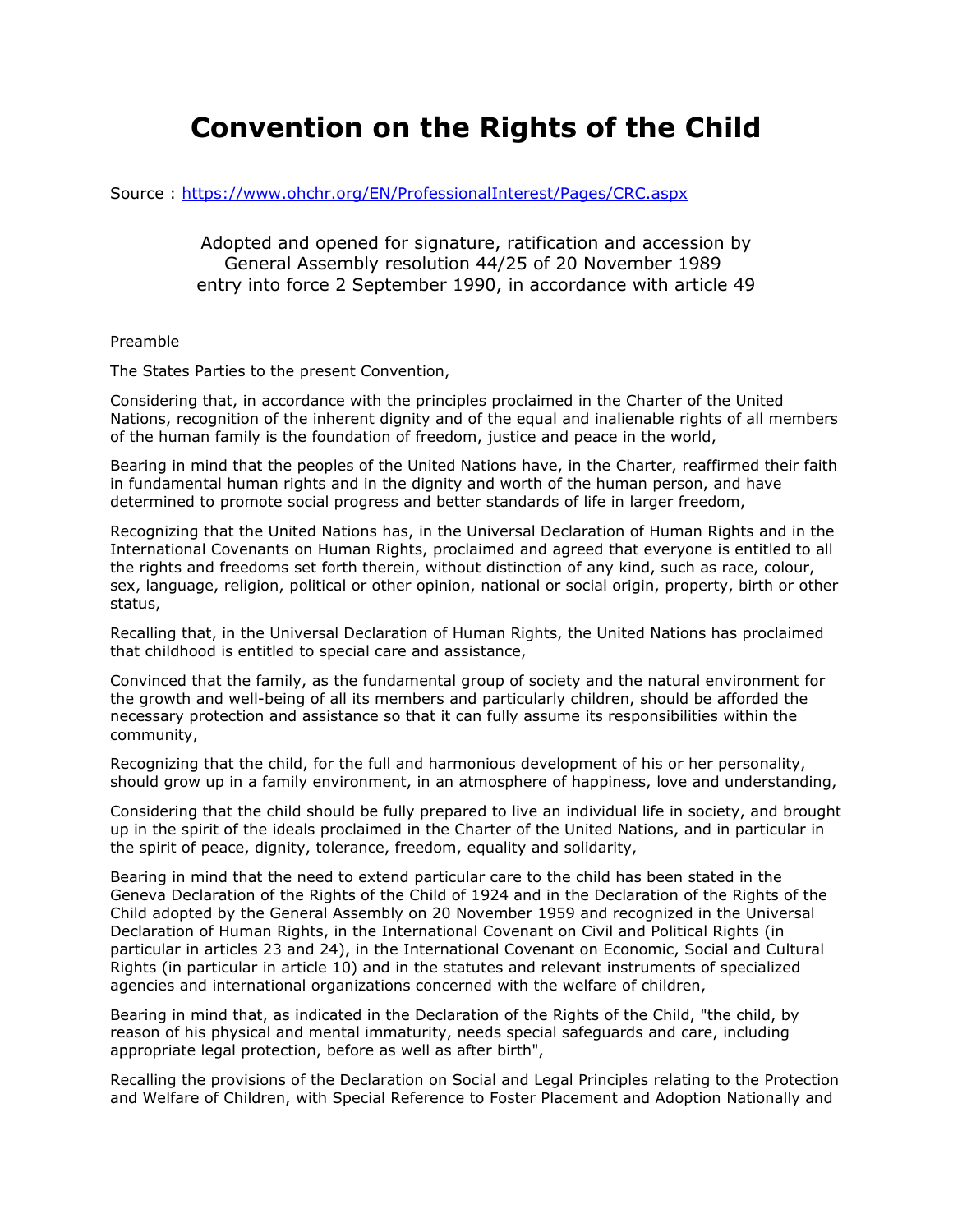Internationally; the United Nations Standard Minimum Rules for the Administration of Juvenile Justice (The Beijing Rules); and the Declaration on the Protection of Women and Children in Emergency and Armed Conflict, Recognizing that, in all countries in the world, there are children living in exceptionally difficult conditions, and that such children need special consideration,

Taking due account of the importance of the traditions and cultural values of each people for the protection and harmonious development of the child, Recognizing the importance of international co-operation for improving the living conditions of children in every country, in particular in the developing countries,

Have agreed as follows:

# **PART I**

# *Article 1*

For the purposes of the present Convention, a child means every human being below the age of eighteen years unless under the law applicable to the child, majority is attained earlier. *Article 2*

1. States Parties shall respect and ensure the rights set forth in the present Convention to each child within their jurisdiction without discrimination of any kind, irrespective of the child's or his or her parent's or legal guardian's race, colour, sex, language, religion, political or other opinion, national, ethnic or social origin, property, disability, birth or other status.

2. States Parties shall take all appropriate measures to ensure that the child is protected against all forms of discrimination or punishment on the basis of the status, activities, expressed opinions, or beliefs of the child's parents, legal guardians, or family members.

# *Article 3*

1. In all actions concerning children, whether undertaken by public or private social welfare institutions, courts of law, administrative authorities or legislative bodies, the best interests of the child shall be a primary consideration.

2. States Parties undertake to ensure the child such protection and care as is necessary for his or her well-being, taking into account the rights and duties of his or her parents, legal guardians, or other individuals legally responsible for him or her, and, to this end, shall take all appropriate legislative and administrative measures.

3. States Parties shall ensure that the institutions, services and facilities responsible for the care or protection of children shall conform with the standards established by competent authorities, particularly in the areas of safety, health, in the number and suitability of their staff, as well as competent supervision.

# *Article 4*

States Parties shall undertake all appropriate legislative, administrative, and other measures for the implementation of the rights recognized in the present Convention. With regard to economic, social and cultural rights, States Parties shall undertake such measures to the maximum extent of their available resources and, where needed, within the framework of international cooperation.

# *Article 5*

States Parties shall respect the responsibilities, rights and duties of parents or, where applicable, the members of the extended family or community as provided for by local custom, legal guardians or other persons legally responsible for the child, to provide, in a manner consistent with the evolving capacities of the child, appropriate direction and guidance in the exercise by the child of the rights recognized in the present Convention.

#### *Article 6*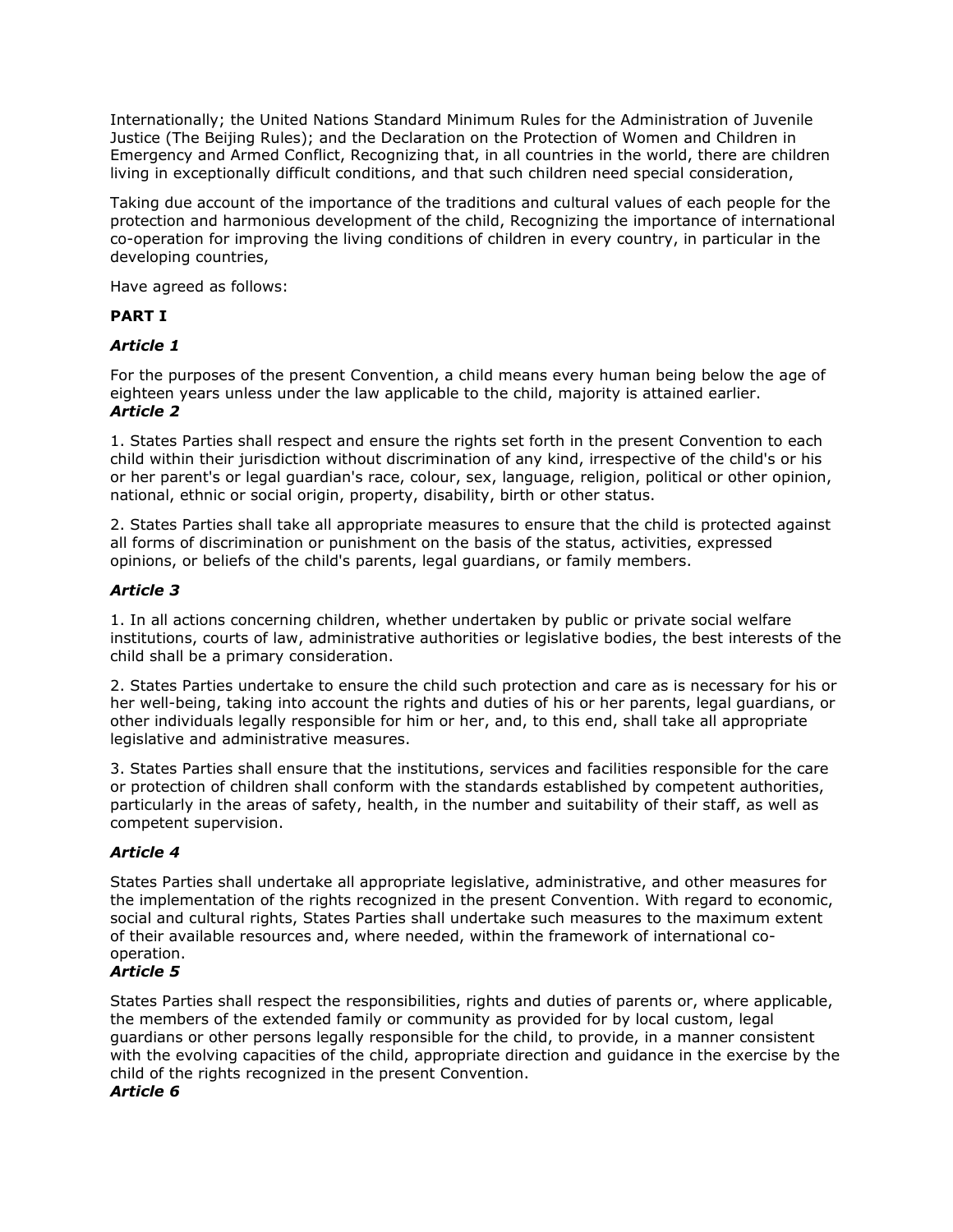1. States Parties recognize that every child has the inherent right to life.

2. States Parties shall ensure to the maximum extent possible the survival and development of the child.

# *Article 7*

1. The child shall be registered immediately after birth and shall have the right from birth to a name, the right to acquire a nationality and. as far as possible, the right to know and be cared for by his or her parents.

2. States Parties shall ensure the implementation of these rights in accordance with their national law and their obligations under the relevant international instruments in this field, in particular where the child would otherwise be stateless.

#### *Article 8*

1. States Parties undertake to respect the right of the child to preserve his or her identity, including nationality, name and family relations as recognized by law without unlawful interference.

2. Where a child is illegally deprived of some or all of the elements of his or her identity, States Parties shall provide appropriate assistance and protection, with a view to re-establishing speedily his or her identity.

# *Article 9*

1. States Parties shall ensure that a child shall not be separated from his or her parents against their will, except when competent authorities subject to judicial review determine, in accordance with applicable law and procedures, that such separation is necessary for the best interests of the child. Such determination may be necessary in a particular case such as one involving abuse or neglect of the child by the parents, or one where the parents are living separately and a decision must be made as to the child's place of residence.

2. In any proceedings pursuant to paragraph 1 of the present article, all interested parties shall be given an opportunity to participate in the proceedings and make their views known.

3. States Parties shall respect the right of the child who is separated from one or both parents to maintain personal relations and direct contact with both parents on a regular basis, except if it is contrary to the child's best interests.

4. Where such separation results from any action initiated by a State Party, such as the detention, imprisonment, exile, deportation or death (including death arising from any cause while the person is in the custody of the State) of one or both parents or of the child, that State Party shall, upon request, provide the parents, the child or, if appropriate, another member of the family with the essential information concerning the whereabouts of the absent member(s) of the family unless the provision of the information would be detrimental to the well-being of the child. States Parties shall further ensure that the submission of such a request shall of itself entail no adverse consequences for the person(s) concerned.

# *Article 10*

1. In accordance with the obligation of States Parties under article 9, paragraph 1, applications by a child or his or her parents to enter or leave a State Party for the purpose of family reunification shall be dealt with by States Parties in a positive, humane and expeditious manner. States Parties shall further ensure that the submission of such a request shall entail no adverse consequences for the applicants and for the members of their family.

2. A child whose parents reside in different States shall have the right to maintain on a regular basis, save in exceptional circumstances personal relations and direct contacts with both parents. Towards that end and in accordance with the obligation of States Parties under article 9,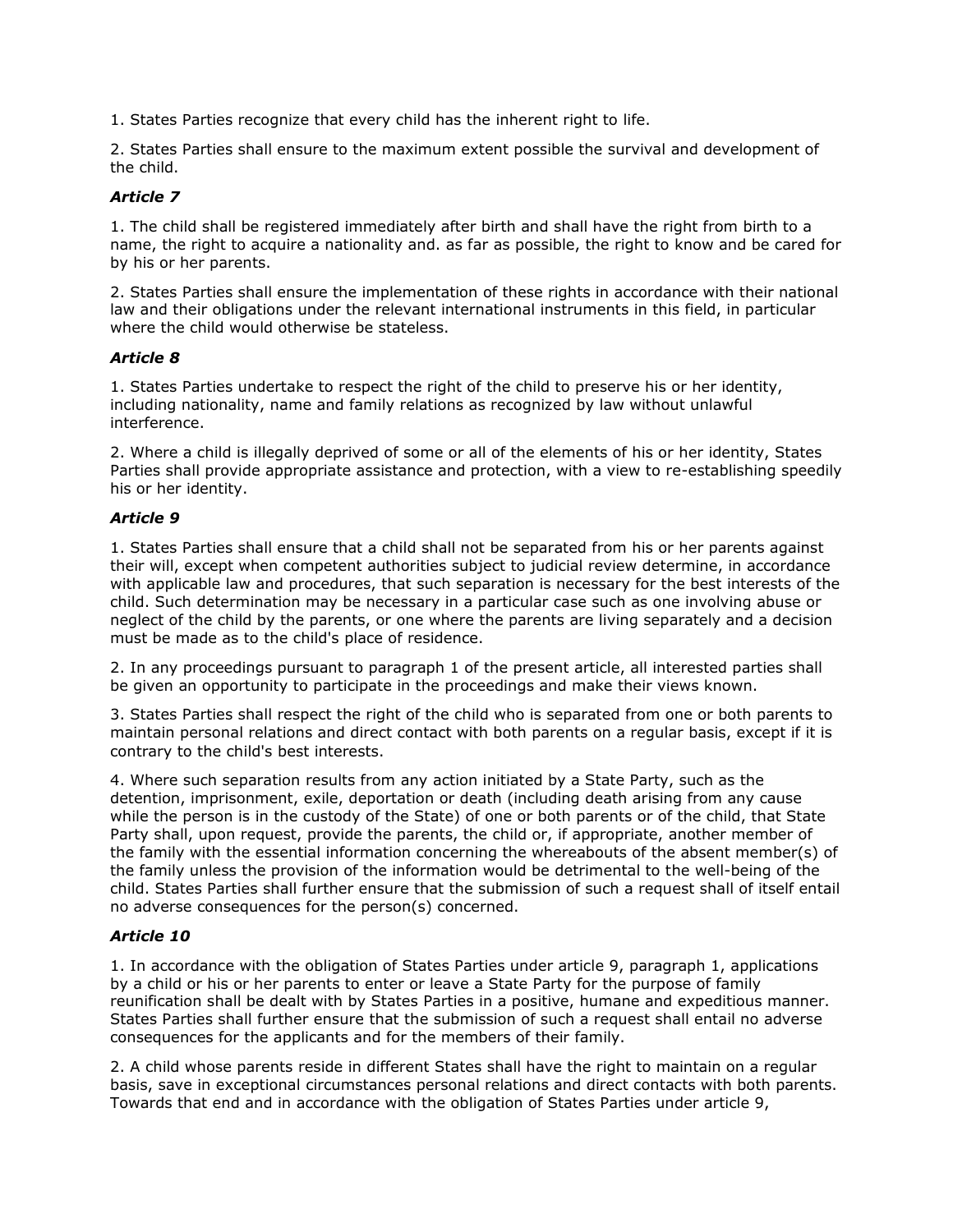paragraph 1, States Parties shall respect the right of the child and his or her parents to leave any country, including their own, and to enter their own country. The right to leave any country shall be subject only to such restrictions as are prescribed by law and which are necessary to protect the national security, public order (ordre public), public health or morals or the rights and freedoms of others and are consistent with the other rights recognized in the present Convention.

# *Article 11*

1. States Parties shall take measures to combat the illicit transfer and non-return of children abroad.

2. To this end, States Parties shall promote the conclusion of bilateral or multilateral agreements or accession to existing agreements.

# *Article 12*

1. States Parties shall assure to the child who is capable of forming his or her own views the right to express those views freely in all matters affecting the child, the views of the child being given due weight in accordance with the age and maturity of the child.

2. For this purpose, the child shall in particular be provided the opportunity to be heard in any judicial and administrative proceedings affecting the child, either directly, or through a representative or an appropriate body, in a manner consistent with the procedural rules of national law.

# *Article 13*

1. The child shall have the right to freedom of expression; this right shall include freedom to seek, receive and impart information and ideas of all kinds, regardless of frontiers, either orally, in writing or in print, in the form of art, or through any other media of the child's choice.

2. The exercise of this right may be subject to certain restrictions, but these shall only be such as are provided by law and are necessary:

(a) For respect of the rights or reputations of others; or

(b) For the protection of national security or of public order (ordre public), or of public health or morals.

# *Article 14*

1. States Parties shall respect the right of the child to freedom of thought, conscience and religion.

2. States Parties shall respect the rights and duties of the parents and, when applicable, legal guardians, to provide direction to the child in the exercise of his or her right in a manner consistent with the evolving capacities of the child.

3. Freedom to manifest one's religion or beliefs may be subject only to such limitations as are prescribed by law and are necessary to protect public safety, order, health or morals, or the fundamental rights and freedoms of others.

# *Article 15*

1. States Parties recognize the rights of the child to freedom of association and to freedom of peaceful assembly.

2. No restrictions may be placed on the exercise of these rights other than those imposed in conformity with the law and which are necessary in a democratic society in the interests of national security or public safety, public order (ordre public), the protection of public health or morals or the protection of the rights and freedoms of others.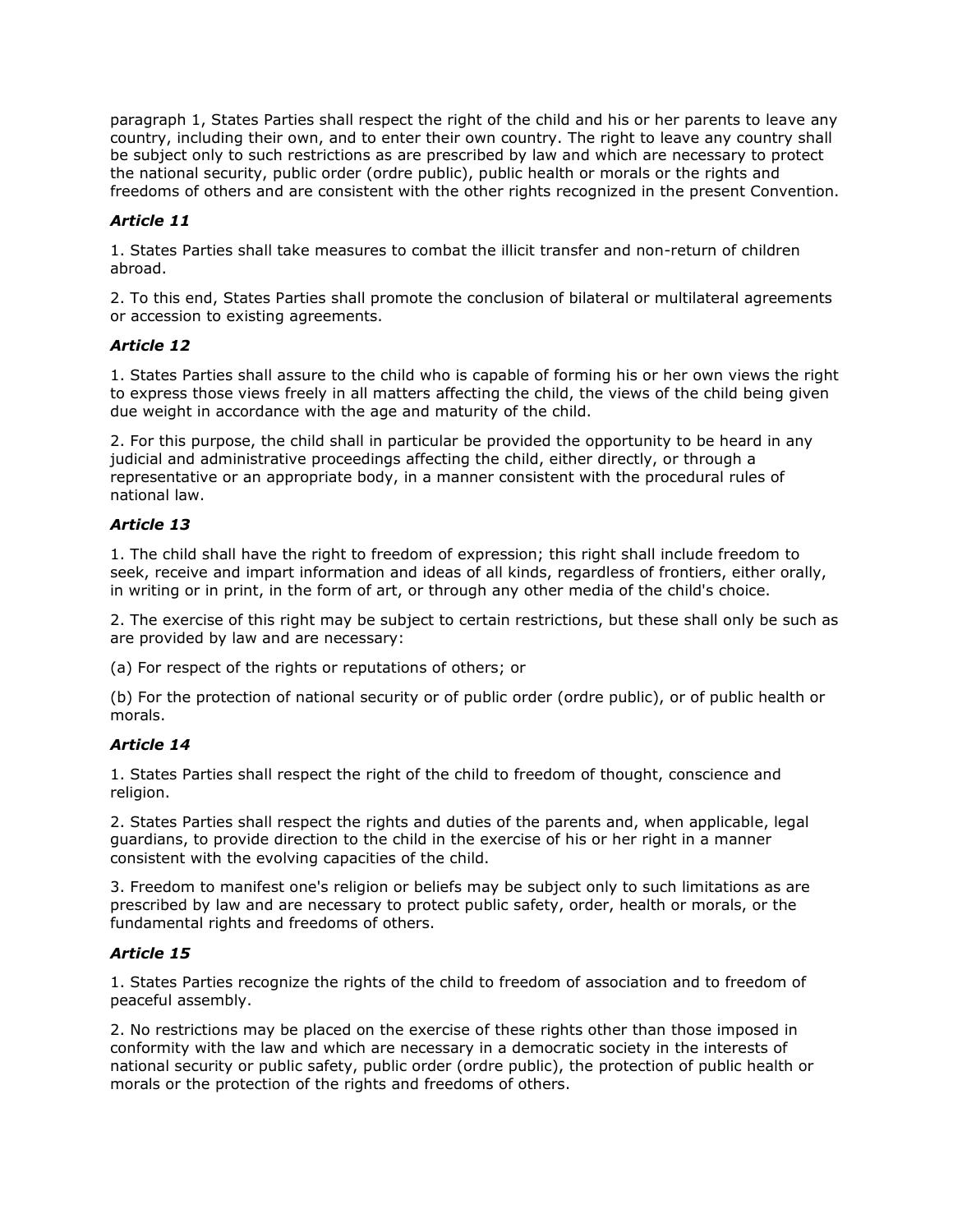# *Article 16*

1. No child shall be subjected to arbitrary or unlawful interference with his or her privacy, family, home or correspondence, nor to unlawful attacks on his or her honour and reputation.

2. The child has the right to the protection of the law against such interference or attacks.

# *Article 17*

States Parties recognize the important function performed by the mass media and shall ensure that the child has access to information and material from a diversity of national and international sources, especially those aimed at the promotion of his or her social, spiritual and moral wellbeing and physical and mental health.

To this end, States Parties shall:

(a) Encourage the mass media to disseminate information and material of social and cultural benefit to the child and in accordance with the spirit of article 29;

(b) Encourage international co-operation in the production, exchange and dissemination of such information and material from a diversity of cultural, national and international sources;

(c) Encourage the production and dissemination of children's books;

(d) Encourage the mass media to have particular regard to the linguistic needs of the child who belongs to a minority group or who is indigenous;

(e) Encourage the development of appropriate guidelines for the protection of the child from information and material injurious to his or her well-being, bearing in mind the provisions of articles 13 and 18.

## *Article 18*

1. States Parties shall use their best efforts to ensure recognition of the principle that both parents have common responsibilities for the upbringing and development of the child. Parents or, as the case may be, legal guardians, have the primary responsibility for the upbringing and development of the child. The best interests of the child will be their basic concern.

2. For the purpose of guaranteeing and promoting the rights set forth in the present Convention, States Parties shall render appropriate assistance to parents and legal guardians in the performance of their child-rearing responsibilities and shall ensure the development of institutions, facilities and services for the care of children.

3. States Parties shall take all appropriate measures to ensure that children of working parents have the right to benefit from child-care services and facilities for which they are eligible.

# *Article 19*

1. States Parties shall take all appropriate legislative, administrative, social and educational measures to protect the child from all forms of physical or mental violence, injury or abuse, neglect or negligent treatment, maltreatment or exploitation, including sexual abuse, while in the care of parent(s), legal guardian(s) or any other person who has the care of the child.

2. Such protective measures should, as appropriate, include effective procedures for the establishment of social programmes to provide necessary support for the child and for those who have the care of the child, as well as for other forms of prevention and for identification, reporting, referral, investigation, treatment and follow-up of instances of child maltreatment described heretofore, and, as appropriate, for judicial involvement.

# *Article 20*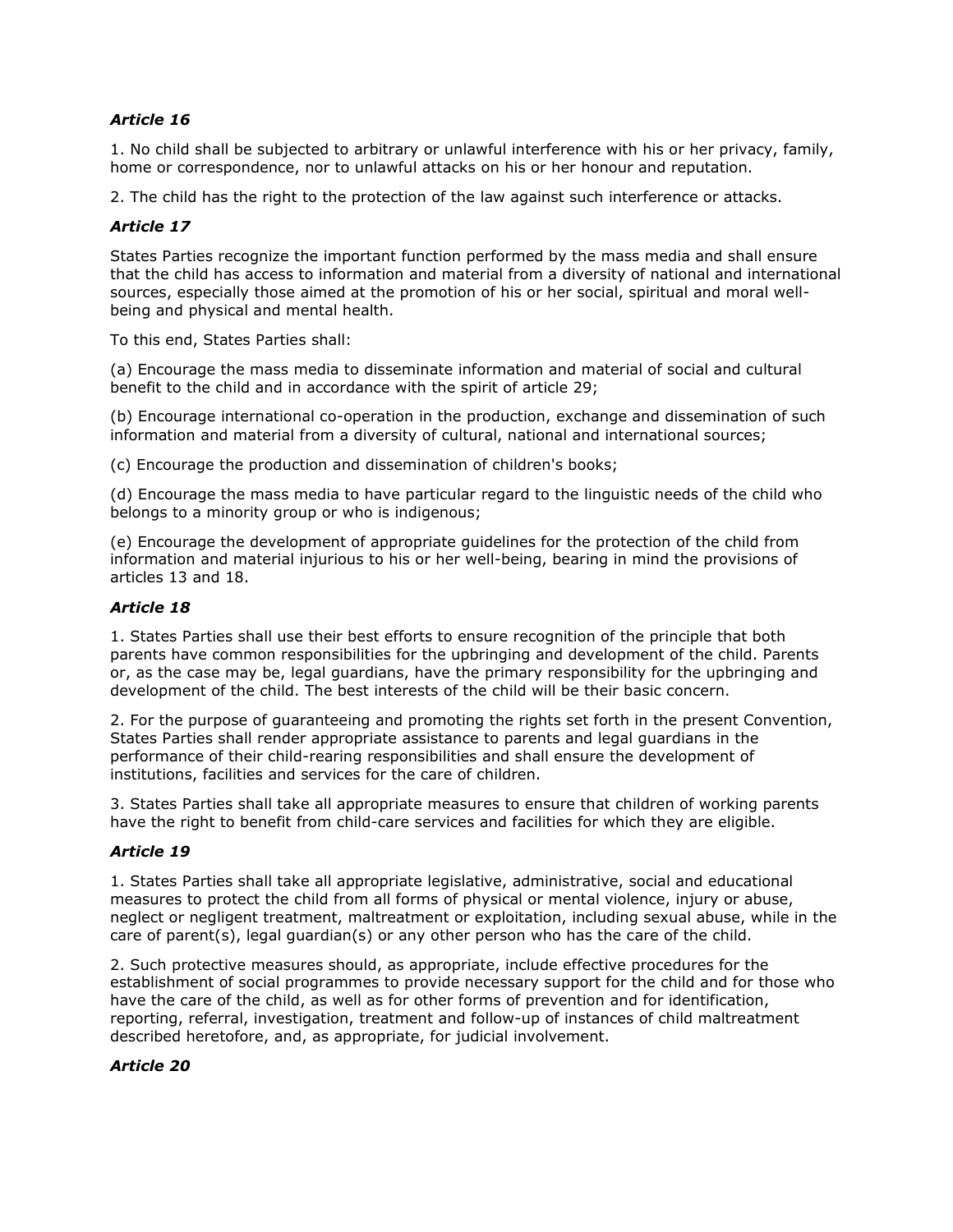1. A child temporarily or permanently deprived of his or her family environment, or in whose own best interests cannot be allowed to remain in that environment, shall be entitled to special protection and assistance provided by the State.

2. States Parties shall in accordance with their national laws ensure alternative care for such a child.

3. Such care could include, inter alia, foster placement, kafalah of Islamic law, adoption or if necessary placement in suitable institutions for the care of children. When considering solutions, due regard shall be paid to the desirability of continuity in a child's upbringing and to the child's ethnic, religious, cultural and linguistic background.

# *Article 21*

States Parties that recognize and/or permit the system of adoption shall ensure that the best interests of the child shall be the paramount consideration and they shall:

(a) Ensure that the adoption of a child is authorized only by competent authorities who determine, in accordance with applicable law and procedures and on the basis of all pertinent and reliable information, that the adoption is permissible in view of the child's status concerning parents, relatives and legal guardians and that, if required, the persons concerned have given their informed consent to the adoption on the basis of such counselling as may be necessary;

(b) Recognize that inter-country adoption may be considered as an alternative means of child's care, if the child cannot be placed in a foster or an adoptive family or cannot in any suitable manner be cared for in the child's country of origin;

(c) Ensure that the child concerned by inter-country adoption enjoys safeguards and standards equivalent to those existing in the case of national adoption;

(d) Take all appropriate measures to ensure that, in inter-country adoption, the placement does not result in improper financial gain for those involved in it;

(e) Promote, where appropriate, the objectives of the present article by concluding bilateral or multilateral arrangements or agreements, and endeavour, within this framework, to ensure that the placement of the child in another country is carried out by competent authorities or organs.

# *Article 22*

1. States Parties shall take appropriate measures to ensure that a child who is seeking refugee status or who is considered a refugee in accordance with applicable international or domestic law and procedures shall, whether unaccompanied or accompanied by his or her parents or by any other person, receive appropriate protection and humanitarian assistance in the enjoyment of applicable rights set forth in the present Convention and in other international human rights or humanitarian instruments to which the said States are Parties.

2. For this purpose, States Parties shall provide, as they consider appropriate, co-operation in any efforts by the United Nations and other competent intergovernmental organizations or nongovernmental organizations co-operating with the United Nations to protect and assist such a child and to trace the parents or other members of the family of any refugee child in order to obtain information necessary for reunification with his or her family. In cases where no parents or other members of the family can be found, the child shall be accorded the same protection as any other child permanently or temporarily deprived of his or her family environment for any reason , as set forth in the present Convention.

# *Article 23*

1. States Parties recognize that a mentally or physically disabled child should enjoy a full and decent life, in conditions which ensure dignity, promote self-reliance and facilitate the child's active participation in the community.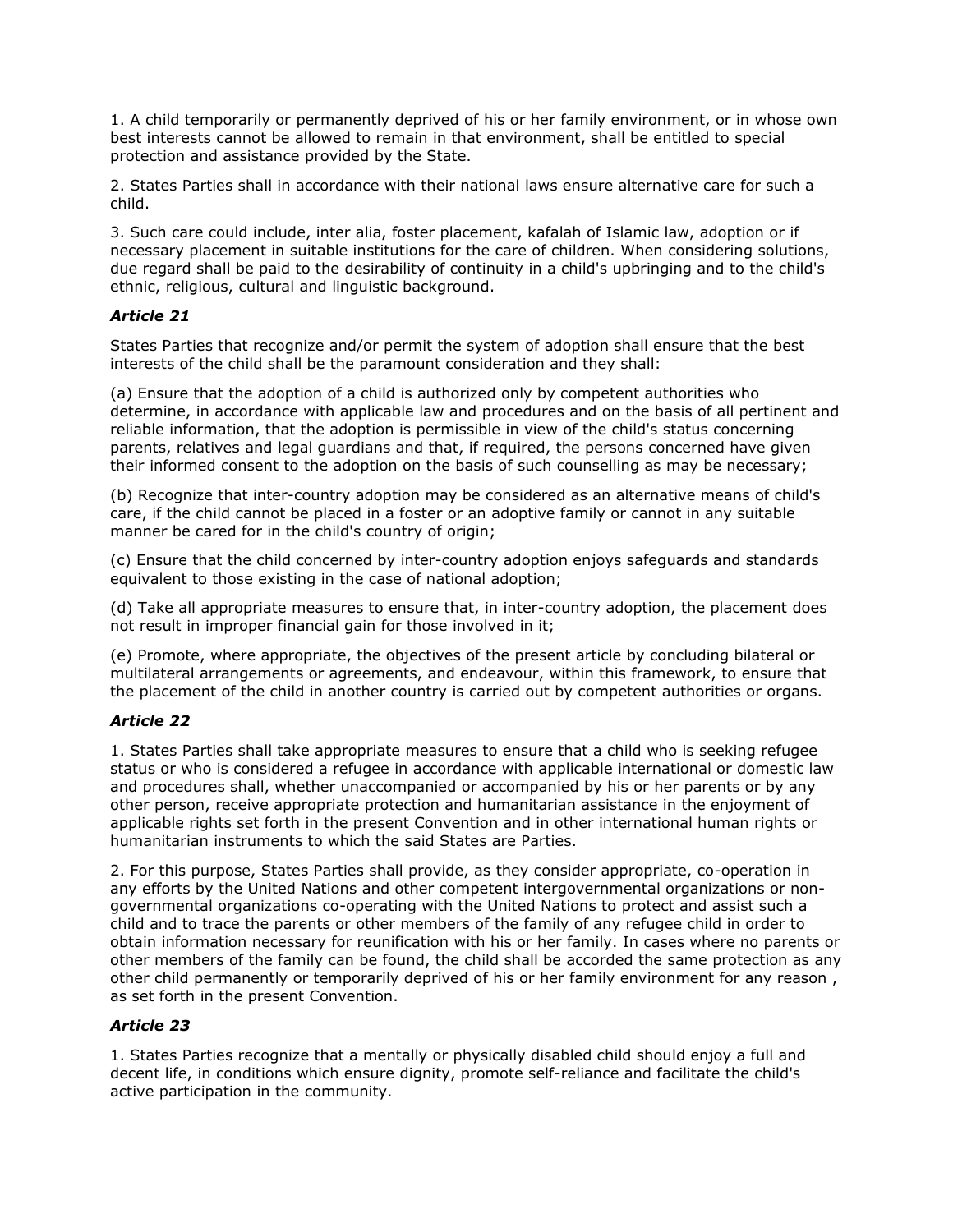2. States Parties recognize the right of the disabled child to special care and shall encourage and ensure the extension, subject to available resources, to the eligible child and those responsible for his or her care, of assistance for which application is made and which is appropriate to the child's condition and to the circumstances of the parents or others caring for the child.

3. Recognizing the special needs of a disabled child, assistance extended in accordance with paragraph 2 of the present article shall be provided free of charge, whenever possible, taking into account the financial resources of the parents or others caring for the child, and shall be designed to ensure that the disabled child has effective access to and receives education, training, health care services, rehabilitation services, preparation for employment and recreation opportunities in a manner conducive to the child's achieving the fullest possible social integration and individual development, including his or her cultural and spiritual development

4. States Parties shall promote, in the spirit of international cooperation, the exchange of appropriate information in the field of preventive health care and of medical, psychological and functional treatment of disabled children, including dissemination of and access to information concerning methods of rehabilitation, education and vocational services, with the aim of enabling States Parties to improve their capabilities and skills and to widen their experience in these areas. In this regard, particular account shall be taken of the needs of developing countries.

# *Article 24*

1. States Parties recognize the right of the child to the enjoyment of the highest attainable standard of health and to facilities for the treatment of illness and rehabilitation of health. States Parties shall strive to ensure that no child is deprived of his or her right of access to such health care services.

2. States Parties shall pursue full implementation of this right and, in particular, shall take appropriate measures:

(a) To diminish infant and child mortality;

(b) To ensure the provision of necessary medical assistance and health care to all children with emphasis on the development of primary health care;

(c) To combat disease and malnutrition, including within the framework of primary health care, through, inter alia, the application of readily available technology and through the provision of adequate nutritious foods and clean drinking-water, taking into consideration the dangers and risks of environmental pollution;

(d) To ensure appropriate pre-natal and post-natal health care for mothers;

(e) To ensure that all segments of society, in particular parents and children, are informed, have access to education and are supported in the use of basic knowledge of child health and nutrition, the advantages of breastfeeding, hygiene and environmental sanitation and the prevention of accidents;

(f) To develop preventive health care, guidance for parents and family planning education and services.

3. States Parties shall take all effective and appropriate measures with a view to abolishing traditional practices prejudicial to the health of children.

4. States Parties undertake to promote and encourage international co-operation with a view to achieving progressively the full realization of the right recognized in the present article. In this regard, particular account shall be taken of the needs of developing countries.

# *Article 25*

States Parties recognize the right of a child who has been placed by the competent authorities for the purposes of care, protection or treatment of his or her physical or mental health, to a periodic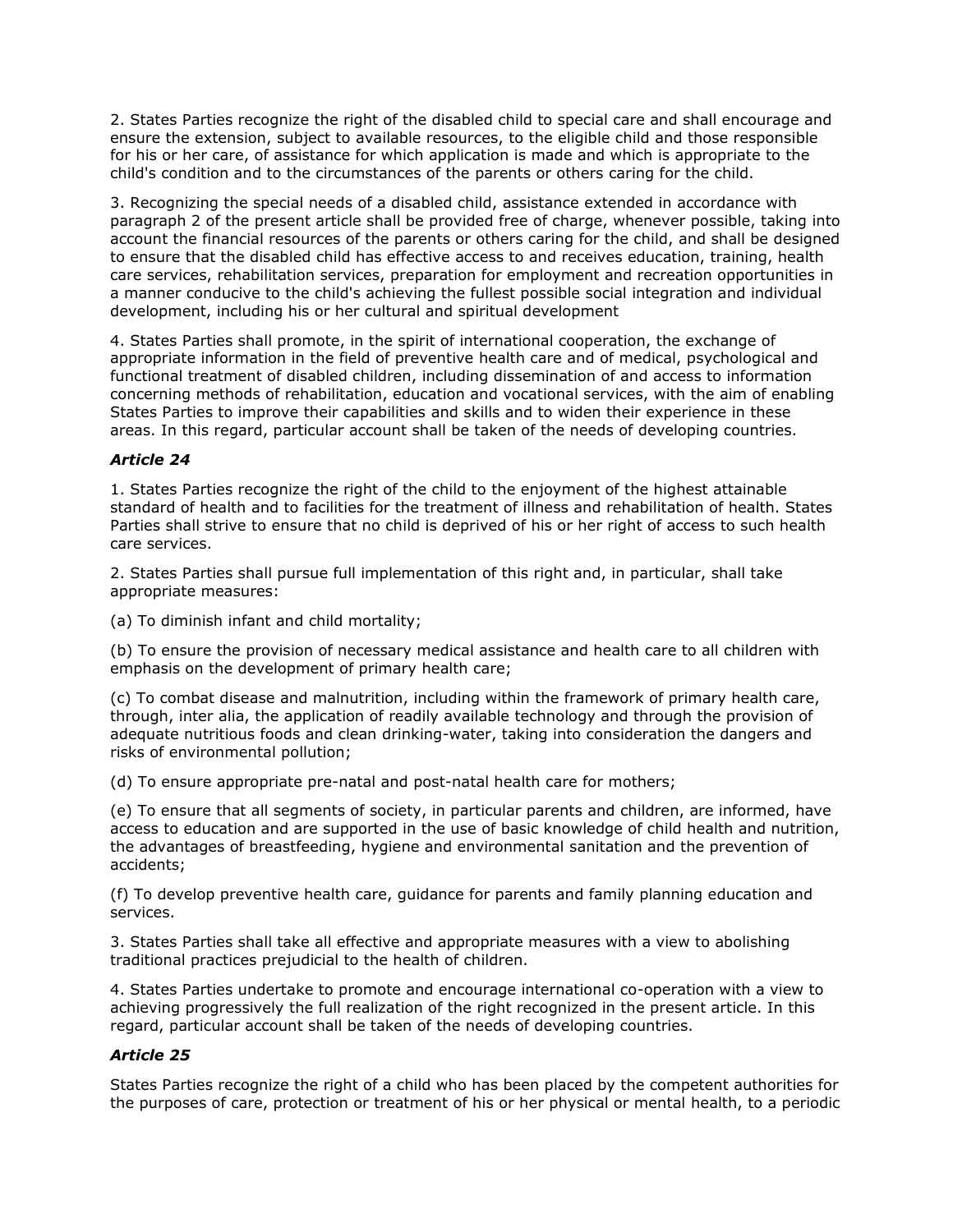review of the treatment provided to the child and all other circumstances relevant to his or her placement.

# *Article 26*

1. States Parties shall recognize for every child the right to benefit from social security, including social insurance, and shall take the necessary measures to achieve the full realization of this right in accordance with their national law.

2. The benefits should, where appropriate, be granted, taking into account the resources and the circumstances of the child and persons having responsibility for the maintenance of the child, as well as any other consideration relevant to an application for benefits made by or on behalf of the child.

# *Article 27*

1. States Parties recognize the right of every child to a standard of living adequate for the child's physical, mental, spiritual, moral and social development.

2. The parent(s) or others responsible for the child have the primary responsibility to secure, within their abilities and financial capacities, the conditions of living necessary for the child's development.

3. States Parties, in accordance with national conditions and within their means, shall take appropriate measures to assist parents and others responsible for the child to implement this right and shall in case of need provide material assistance and support programmes, particularly with regard to nutrition, clothing and housing.

4. States Parties shall take all appropriate measures to secure the recovery of maintenance for the child from the parents or other persons having financial responsibility for the child, both within the State Party and from abroad. In particular, where the person having financial responsibility for the child lives in a State different from that of the child, States Parties shall promote the accession to international agreements or the conclusion of such agreements, as well as the making of other appropriate arrangements.

# *Article 28*

1. States Parties recognize the right of the child to education, and with a view to achieving this right progressively and on the basis of equal opportunity, they shall, in particular:

(a) Make primary education compulsory and available free to all;

(b) Encourage the development of different forms of secondary education, including general and vocational education, make them available and accessible to every child, and take appropriate measures such as the introduction of free education and offering financial assistance in case of need;

(c) Make higher education accessible to all on the basis of capacity by every appropriate means;

(d) Make educational and vocational information and guidance available and accessible to all children;

(e) Take measures to encourage regular attendance at schools and the reduction of drop-out rates.

2. States Parties shall take all appropriate measures to ensure that school discipline is administered in a manner consistent with the child's human dignity and in conformity with the present Convention.

3. States Parties shall promote and encourage international cooperation in matters relating to education, in particular with a view to contributing to the elimination of ignorance and illiteracy throughout the world and facilitating access to scientific and technical knowledge and modern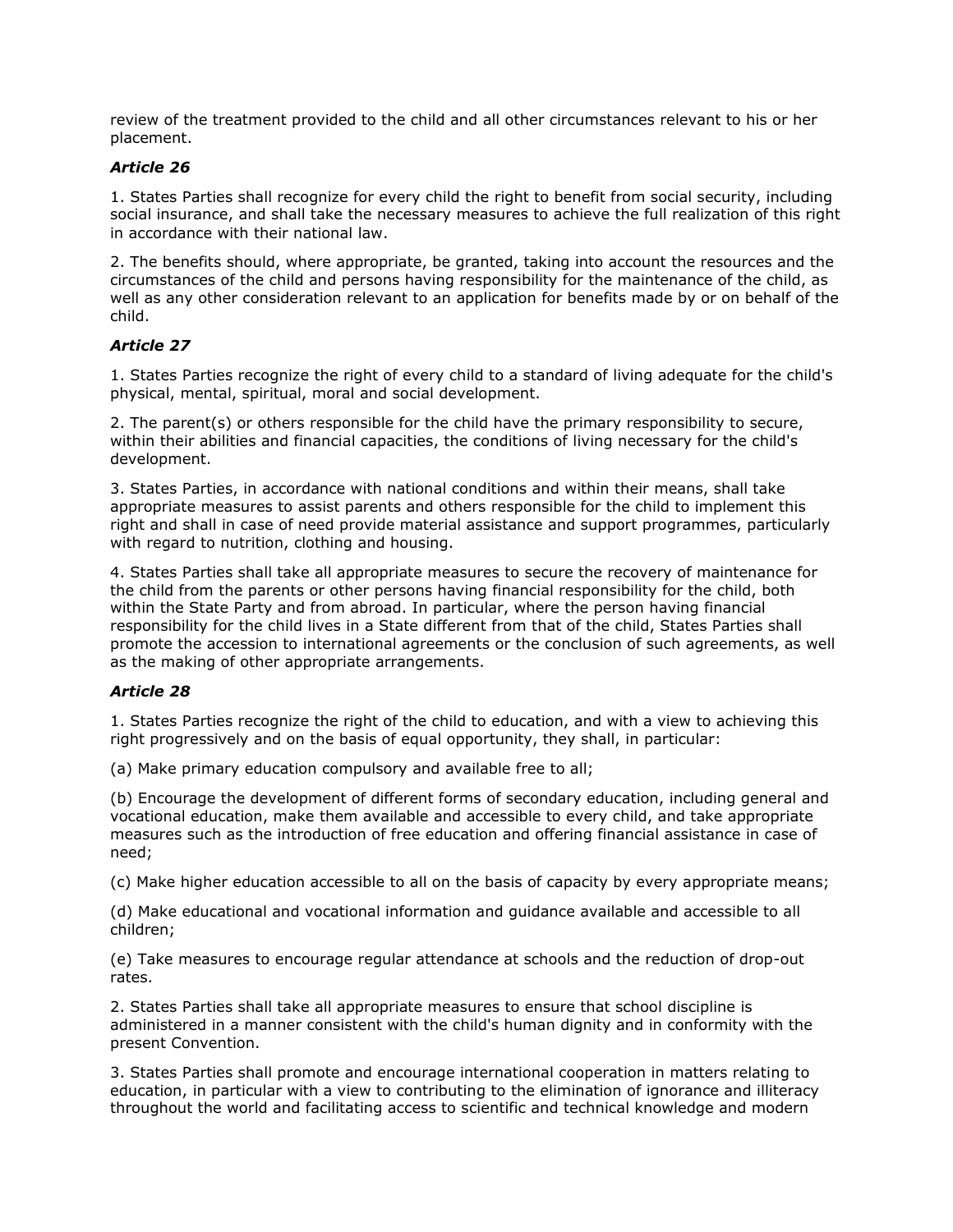teaching methods. In this regard, particular account shall be taken of the needs of developing countries.

## *Article 29*

1. States Parties agree that the education of the child shall be directed to:

(a) The development of the child's personality, talents and mental and physical abilities to their fullest potential;

(b) The development of respect for human rights and fundamental freedoms, and for the principles enshrined in the Charter of the United Nations;

(c) The development of respect for the child's parents, his or her own cultural identity, language and values, for the national values of the country in which the child is living, the country from which he or she may originate, and for civilizations different from his or her own;

(d) The preparation of the child for responsible life in a free society, in the spirit of understanding, peace, tolerance, equality of sexes, and friendship among all peoples, ethnic, national and religious groups and persons of indigenous origin;

(e) The development of respect for the natural environment.

2. No part of the present article or article 28 shall be construed so as to interfere with the liberty of individuals and bodies to establish and direct educational institutions, subject always to the observance of the principle set forth in paragraph 1 of the present article and to the requirements that the education given in such institutions shall conform to such minimum standards as may be laid down by the State.

#### *Article 30*

In those States in which ethnic, religious or linguistic minorities or persons of indigenous origin exist, a child belonging to such a minority or who is indigenous shall not be denied the right, in community with other members of his or her group, to enjoy his or her own culture, to profess and practise his or her own religion, or to use his or her own language.

# *Article 31*

1. States Parties recognize the right of the child to rest and leisure, to engage in play and recreational activities appropriate to the age of the child and to participate freely in cultural life and the arts.

2. States Parties shall respect and promote the right of the child to participate fully in cultural and artistic life and shall encourage the provision of appropriate and equal opportunities for cultural, artistic, recreational and leisure activity.

# *Article 32*

1. States Parties recognize the right of the child to be protected from economic exploitation and from performing any work that is likely to be hazardous or to interfere with the child's education, or to be harmful to the child's health or physical, mental, spiritual, moral or social development.

2. States Parties shall take legislative, administrative, social and educational measures to ensure the implementation of the present article. To this end, and having regard to the relevant provisions of other international instruments, States Parties shall in particular:

(a) Provide for a minimum age or minimum ages for admission to employment;

(b) Provide for appropriate regulation of the hours and conditions of employment;

(c) Provide for appropriate penalties or other sanctions to ensure the effective enforcement of the present article.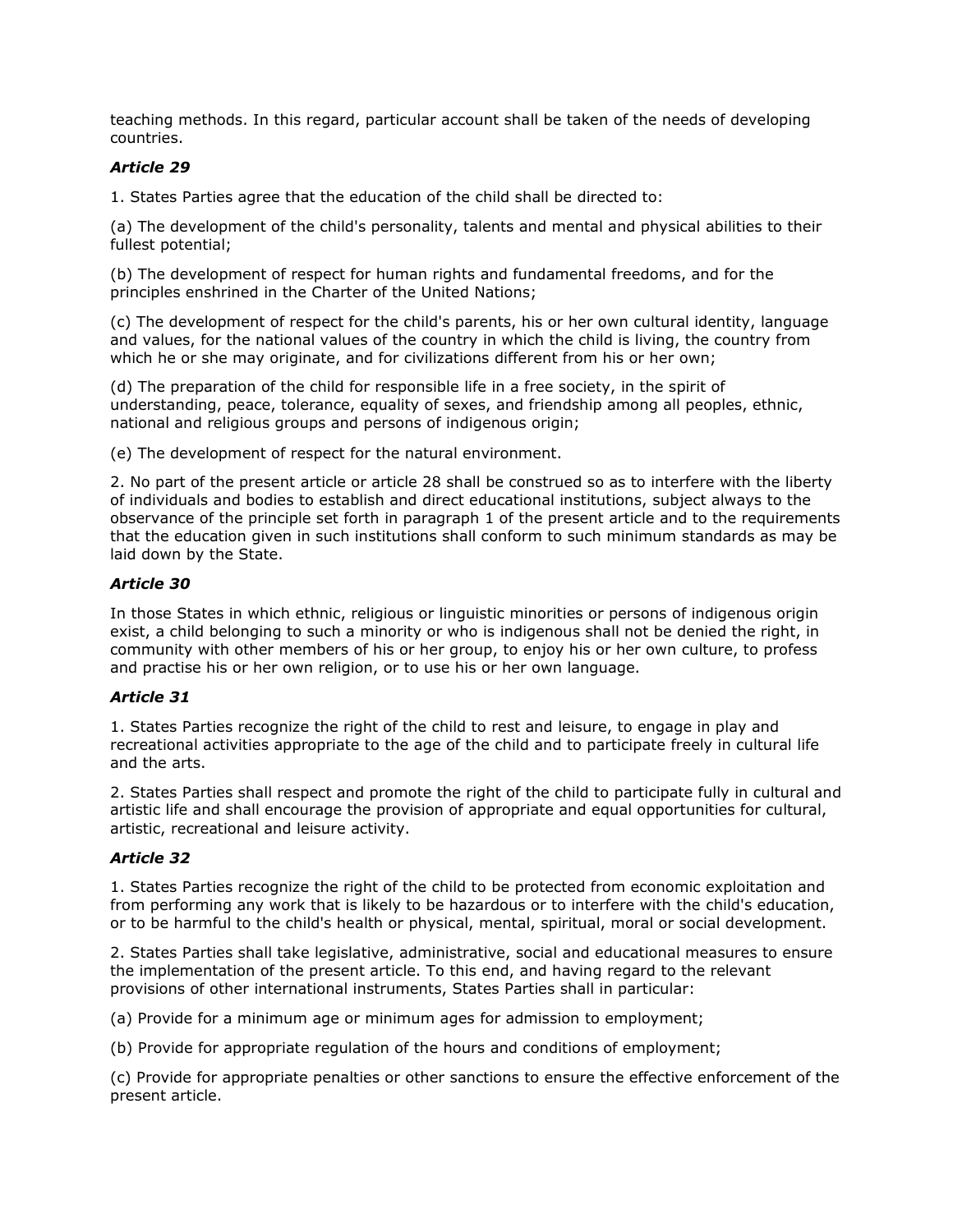# *Article 33*

States Parties shall take all appropriate measures, including legislative, administrative, social and educational measures, to protect children from the illicit use of narcotic drugs and psychotropic substances as defined in the relevant international treaties, and to prevent the use of children in the illicit production and trafficking of such substances.

## *Article 34*

States Parties undertake to protect the child from all forms of sexual exploitation and sexual abuse. For these purposes, States Parties shall in particular take all appropriate national, bilateral and multilateral measures to prevent:

(a) The inducement or coercion of a child to engage in any unlawful sexual activity;

(b) The exploitative use of children in prostitution or other unlawful sexual practices;

(c) The exploitative use of children in pornographic performances and materials.

#### *Article 35*

States Parties shall take all appropriate national, bilateral and multilateral measures to prevent the abduction of, the sale of or traffic in children for any purpose or in any form.

#### *Article 36*

States Parties shall protect the child against all other forms of exploitation prejudicial to any aspects of the child's welfare.

#### *Article 37*

States Parties shall ensure that:

(a) No child shall be subjected to torture or other cruel, inhuman or degrading treatment or punishment. Neither capital punishment nor life imprisonment without possibility of release shall be imposed for offences committed by persons below eighteen years of age;

(b) No child shall be deprived of his or her liberty unlawfully or arbitrarily. The arrest, detention or imprisonment of a child shall be in conformity with the law and shall be used only as a measure of last resort and for the shortest appropriate period of time;

(c) Every child deprived of liberty shall be treated with humanity and respect for the inherent dignity of the human person, and in a manner which takes into account the needs of persons of his or her age. In particular, every child deprived of liberty shall be separated from adults unless it is considered in the child's best interest not to do so and shall have the right to maintain contact with his or her family through correspondence and visits, save in exceptional circumstances;

(d) Every child deprived of his or her liberty shall have the right to prompt access to legal and other appropriate assistance, as well as the right to challenge the legality of the deprivation of his or her liberty before a court or other competent, independent and impartial authority, and to a prompt decision on any such action.

#### *Article 38*

1. States Parties undertake to respect and to ensure respect for rules of international humanitarian law applicable to them in armed conflicts which are relevant to the child.

2. States Parties shall take all feasible measures to ensure that persons who have not attained the age of fifteen years do not take a direct part in hostilities.

3. States Parties shall refrain from recruiting any person who has not attained the age of fifteen years into their armed forces. In recruiting among those persons who have attained the age of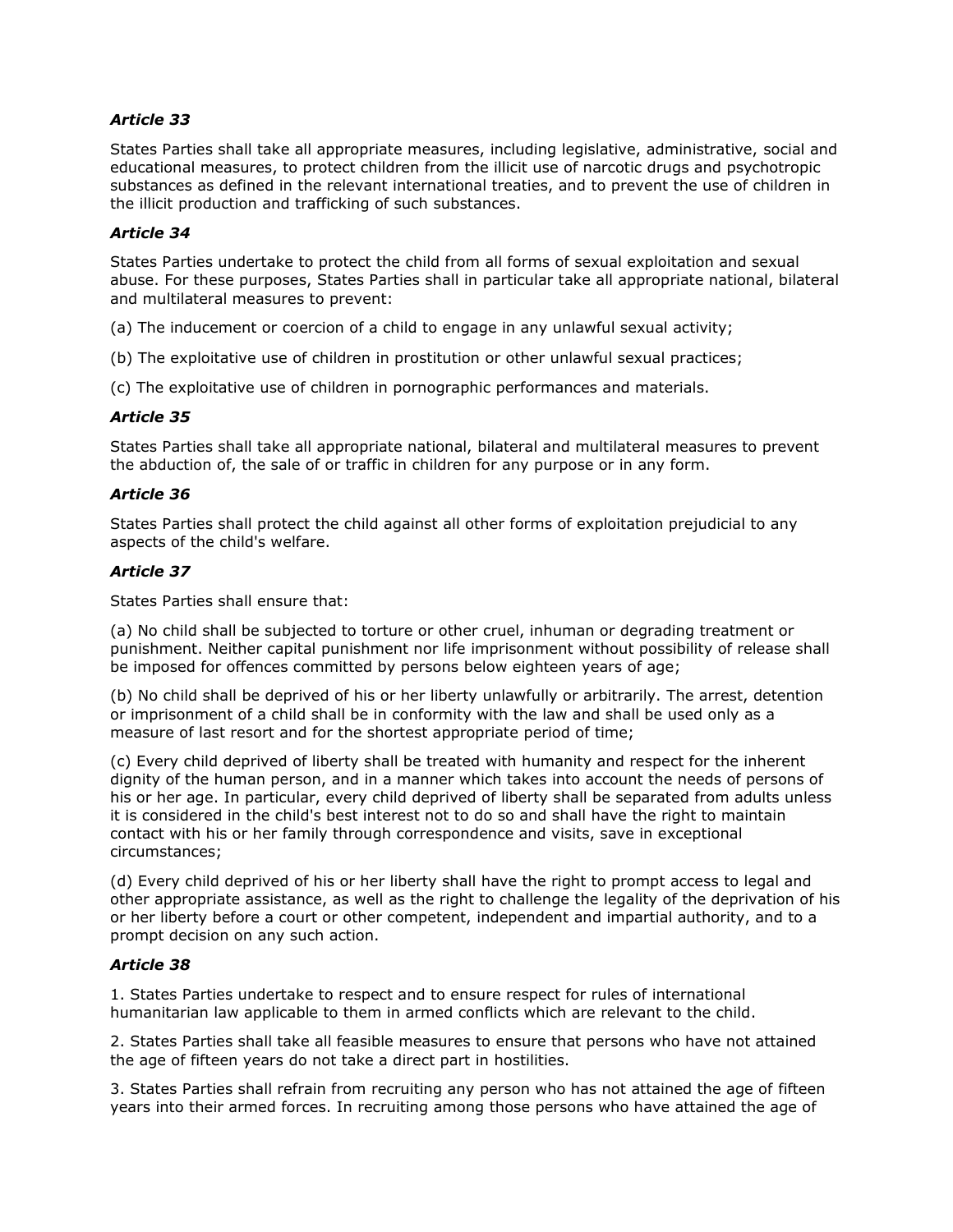fifteen years but who have not attained the age of eighteen years, States Parties shall endeavour to give priority to those who are oldest.

4. In accordance with their obligations under international humanitarian law to protect the civilian population in armed conflicts, States Parties shall take all feasible measures to ensure protection and care of children who are affected by an armed conflict.

## *Article 39*

States Parties shall take all appropriate measures to promote physical and psychological recovery and social reintegration of a child victim of: any form of neglect, exploitation, or abuse; torture or any other form of cruel, inhuman or degrading treatment or punishment; or armed conflicts. Such recovery and reintegration shall take place in an environment which fosters the health, selfrespect and dignity of the child.

#### *Article 40*

1. States Parties recognize the right of every child alleged as, accused of, or recognized as having infringed the penal law to be treated in a manner consistent with the promotion of the child's sense of dignity and worth, which reinforces the child's respect for the human rights and fundamental freedoms of others and which takes into account the child's age and the desirability of promoting the child's reintegration and the child's assuming a constructive role in society.

2. To this end, and having regard to the relevant provisions of international instruments, States Parties shall, in particular, ensure that:

(a) No child shall be alleged as, be accused of, or recognized as having infringed the penal law by reason of acts or omissions that were not prohibited by national or international law at the time they were committed;

(b) Every child alleged as or accused of having infringed the penal law has at least the following guarantees:

(i) To be presumed innocent until proven guilty according to law;

(ii) To be informed promptly and directly of the charges against him or her, and, if appropriate, through his or her parents or legal guardians, and to have legal or other appropriate assistance in the preparation and presentation of his or her defence;

(iii) To have the matter determined without delay by a competent, independent and impartial authority or judicial body in a fair hearing according to law, in the presence of legal or other appropriate assistance and, unless it is considered not to be in the best interest of the child, in particular, taking into account his or her age or situation, his or her parents or legal guardians;

(iv) Not to be compelled to give testimony or to confess guilt; to examine or have examined adverse witnesses and to obtain the participation and examination of witnesses on his or her behalf under conditions of equality;

(v) If considered to have infringed the penal law, to have this decision and any measures imposed in consequence thereof reviewed by a higher competent, independent and impartial authority or judicial body according to law;

(vi) To have the free assistance of an interpreter if the child cannot understand or speak the language used;

(vii) To have his or her privacy fully respected at all stages of the proceedings.

3. States Parties shall seek to promote the establishment of laws, procedures, authorities and institutions specifically applicable to children alleged as, accused of, or recognized as having infringed the penal law, and, in particular: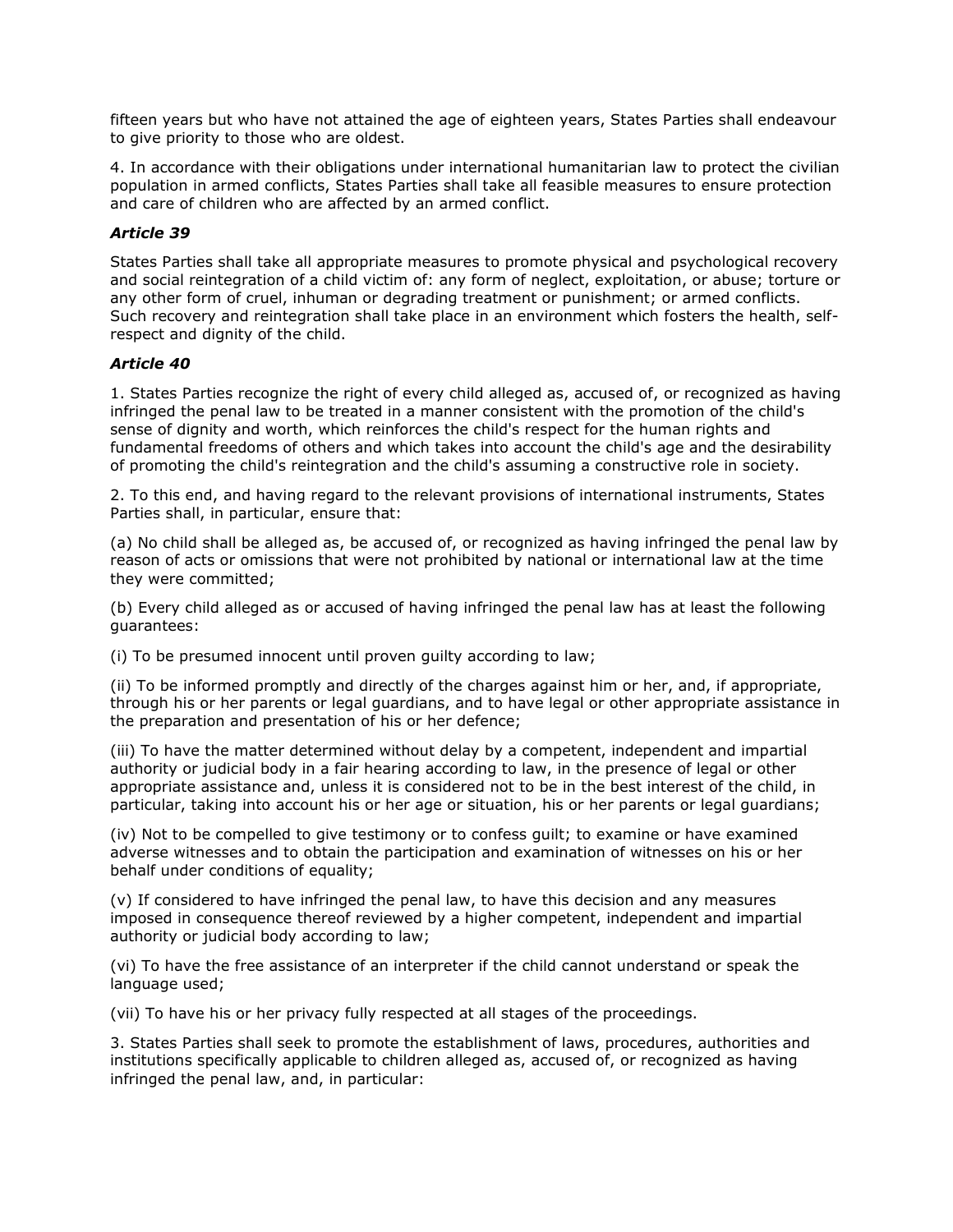(a) The establishment of a minimum age below which children shall be presumed not to have the capacity to infringe the penal law;

(b) Whenever appropriate and desirable, measures for dealing with such children without resorting to judicial proceedings, providing that human rights and legal safeguards are fully respected. 4. A variety of dispositions, such as care, guidance and supervision orders; counselling; probation; foster care; education and vocational training programmes and other alternatives to institutional care shall be available to ensure that children are dealt with in a manner appropriate to their well-being and proportionate both to their circumstances and the offence.

# *Article 41*

Nothing in the present Convention shall affect any provisions which are more conducive to the realization of the rights of the child and which may be contained in:

(a) The law of a State party; or

(b) International law in force for that State.

# **PART II**

#### *Article 42*

States Parties undertake to make the principles and provisions of the Convention widely known, by appropriate and active means, to adults and children alike.

#### *Article 43*

1. For the purpose of examining the progress made by States Parties in achieving the realization of the obligations undertaken in the present Convention, there shall be established a Committee on the Rights of the Child, which shall carry out the functions hereinafter provided.

2. The Committee shall consist of eighteen experts of high moral standing and recognized competence in the field covered by this Convention[.1/](https://www.ohchr.org/EN/ProfessionalInterest/Pages/CRC.aspx?ControlMode=Edit&DisplayMode=Design#1) The members of the Committee shall be elected by States Parties from among their nationals and shall serve in their personal capacity, consideration being given to equitable geographical distribution, as well as to the principal legal systems.

3. The members of the Committee shall be elected by secret ballot from a list of persons nominated by States Parties. Each State Party may nominate one person from among its own nationals.

4. The initial election to the Committee shall be held no later than six months after the date of the entry into force of the present Convention and thereafter every second year. At least four months before the date of each election, the Secretary-General of the United Nations shall address a letter to States Parties inviting them to submit their nominations within two months. The Secretary-General shall subsequently prepare a list in alphabetical order of all persons thus nominated, indicating States Parties which have nominated them, and shall submit it to the States Parties to the present Convention.

5. The elections shall be held at meetings of States Parties convened by the Secretary-General at United Nations Headquarters. At those meetings, for which two thirds of States Parties shall constitute a quorum, the persons elected to the Committee shall be those who obtain the largest number of votes and an absolute majority of the votes of the representatives of States Parties present and voting.

6. The members of the Committee shall be elected for a term of four years. They shall be eligible for re-election if renominated. The term of five of the members elected at the first election shall expire at the end of two years; immediately after the first election, the names of these five members shall be chosen by lot by the Chairman of the meeting.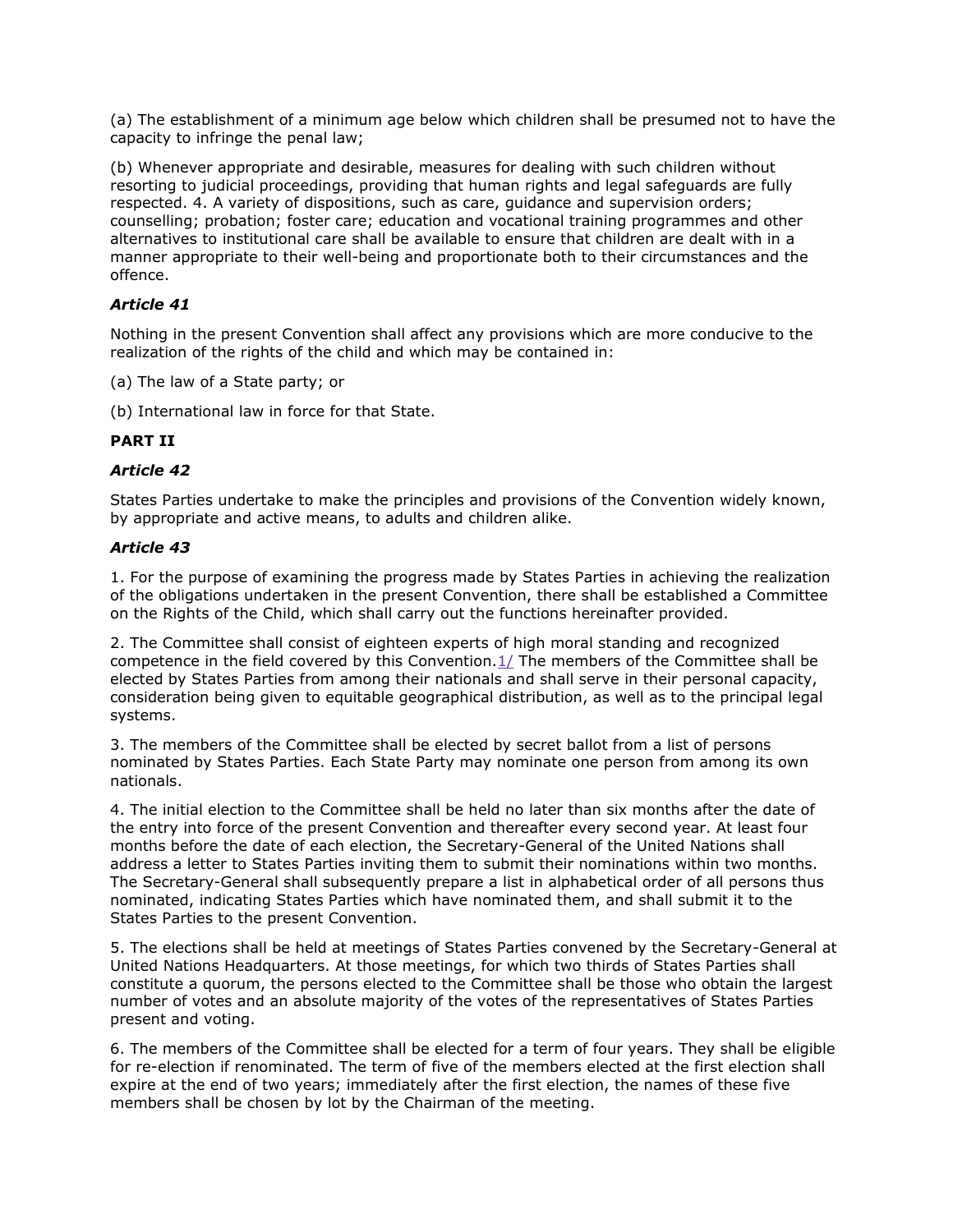7. If a member of the Committee dies or resigns or declares that for any other cause he or she can no longer perform the duties of the Committee, the State Party which nominated the member shall appoint another expert from among its nationals to serve for the remainder of the term, subject to the approval of the Committee.

8. The Committee shall establish its own rules of procedure.

9. The Committee shall elect its officers for a period of two years.

10. The meetings of the Committee shall normally be held at United Nations Headquarters or at any other convenient place as determined by the Committee. The Committee shall normally meet annually. The duration of the meetings of the Committee shall be determined, and reviewed, if necessary, by a meeting of the States Parties to the present Convention, subject to the approval of the General Assembly.

11. The Secretary-General of the United Nations shall provide the necessary staff and facilities for the effective performance of the functions of the Committee under the present Convention.

12. With the approval of the General Assembly, the members of the Committee established under the present Convention shall receive emoluments from United Nations resources on such terms and conditions as the Assembly may decide.

#### *Article 44*

1. States Parties undertake to submit to the Committee, through the Secretary-General of the United Nations, reports on the measures they have adopted which give effect to the rights recognized herein and on the progress made on the enjoyment of those rights

(a) Within two years of the entry into force of the Convention for the State Party concerned;

(b) Thereafter every five years.

2. Reports made under the present article shall indicate factors and difficulties, if any, affecting the degree of fulfilment of the obligations under the present Convention. Reports shall also contain sufficient information to provide the Committee with a comprehensive understanding of the implementation of the Convention in the country concerned.

3. A State Party which has submitted a comprehensive initial report to the Committee need not, in its subsequent reports submitted in accordance with paragraph 1 (b) of the present article, repeat basic information previously provided.

4. The Committee may request from States Parties further information relevant to the implementation of the Convention.

5. The Committee shall submit to the General Assembly, through the Economic and Social Council, every two years, reports on its activities.

6. States Parties shall make their reports widely available to the public in their own countries.

# *Article 45*

In order to foster the effective implementation of the Convention and to encourage international co-operation in the field covered by the Convention:

(a) The specialized agencies, the United Nations Children's Fund, and other United Nations organs shall be entitled to be represented at the consideration of the implementation of such provisions of the present Convention as fall within the scope of their mandate. The Committee may invite the specialized agencies, the United Nations Children's Fund and other competent bodies as it may consider appropriate to provide expert advice on the implementation of the Convention in areas falling within the scope of their respective mandates. The Committee may invite the specialized agencies, the United Nations Children's Fund, and other United Nations organs to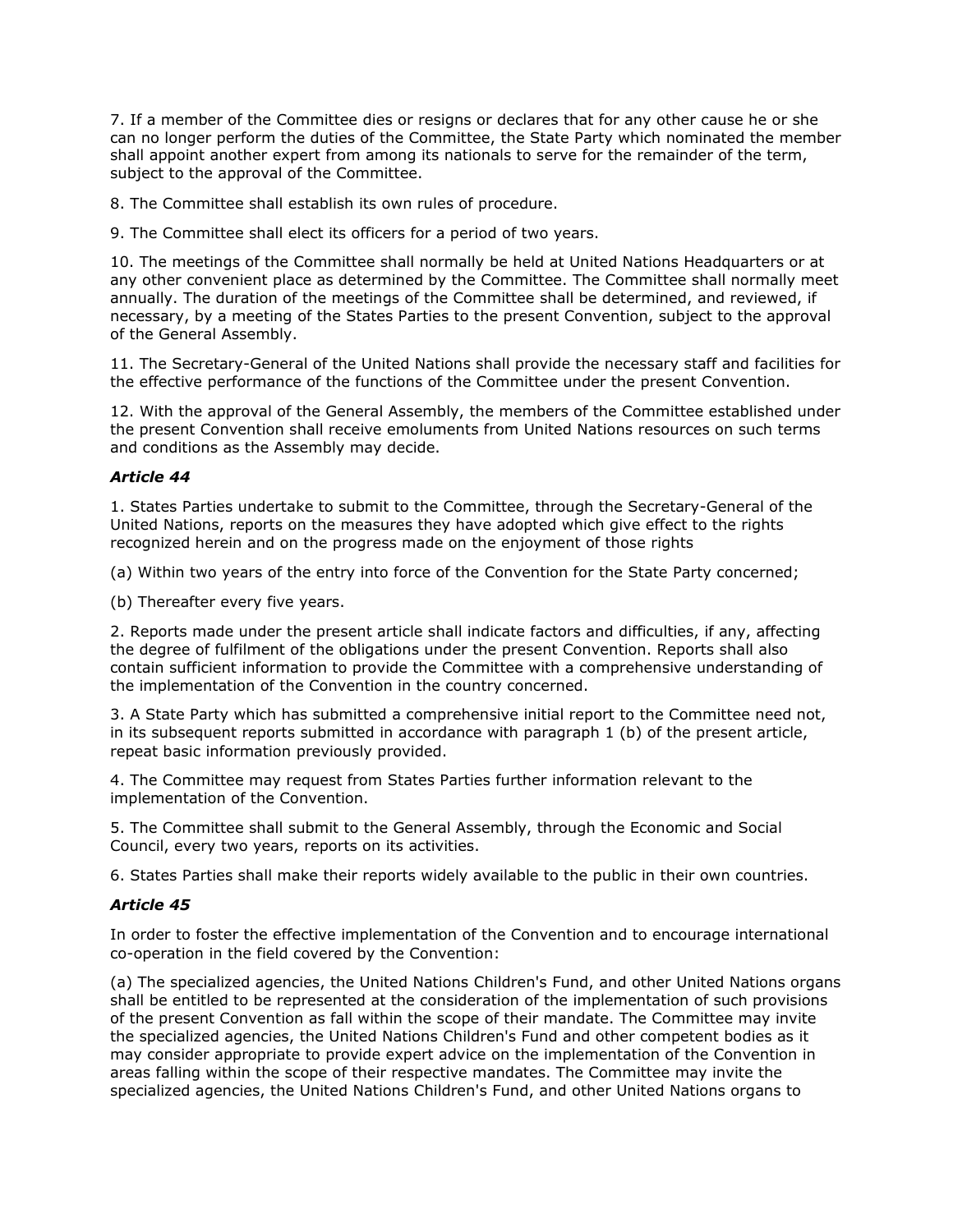submit reports on the implementation of the Convention in areas falling within the scope of their activities;

(b) The Committee shall transmit, as it may consider appropriate, to the specialized agencies, the United Nations Children's Fund and other competent bodies, any reports from States Parties that contain a request, or indicate a need, for technical advice or assistance, along with the Committee's observations and suggestions, if any, on these requests or indications;

(c) The Committee may recommend to the General Assembly to request the Secretary-General to undertake on its behalf studies on specific issues relating to the rights of the child;

(d) The Committee may make suggestions and general recommendations based on information received pursuant to articles 44 and 45 of the present Convention. Such suggestions and general recommendations shall be transmitted to any State Party concerned and reported to the General Assembly, together with comments, if any, from States Parties.

#### **PART III** *Article 46*

The present Convention shall be open for signature by all States.

# *Article 47*

The present Convention is subject to ratification. Instruments of ratification shall be deposited with the Secretary-General of the United Nations.

# *Article 48*

The present Convention shall remain open for accession by any State. The instruments of accession shall be deposited with the Secretary-General of the United Nations.

# *Article 49*

1. The present Convention shall enter into force on the thirtieth day following the date of deposit with the Secretary-General of the United Nations of the twentieth instrument of ratification or accession.

2. For each State ratifying or acceding to the Convention after the deposit of the twentieth instrument of ratification or accession, the Convention shall enter into force on the thirtieth day after the deposit by such State of its instrument of ratification or accession.

# *Article 50*

1. Any State Party may propose an amendment and file it with the Secretary-General of the United Nations. The Secretary-General shall thereupon communicate the proposed amendment to States Parties, with a request that they indicate whether they favour a conference of States Parties for the purpose of considering and voting upon the proposals. In the event that, within four months from the date of such communication, at least one third of the States Parties favour such a conference, the Secretary-General shall convene the conference under the auspices of the United Nations. Any amendment adopted by a majority of States Parties present and voting at the conference shall be submitted to the General Assembly for approval.

2. An amendment adopted in accordance with paragraph 1 of the present article shall enter into force when it has been approved by the General Assembly of the United Nations and accepted by a two-thirds majority of States Parties.

3. When an amendment enters into force, it shall be binding on those States Parties which have accepted it, other States Parties still being bound by the provisions of the present Convention and any earlier amendments which they have accepted.

# *Article 51*